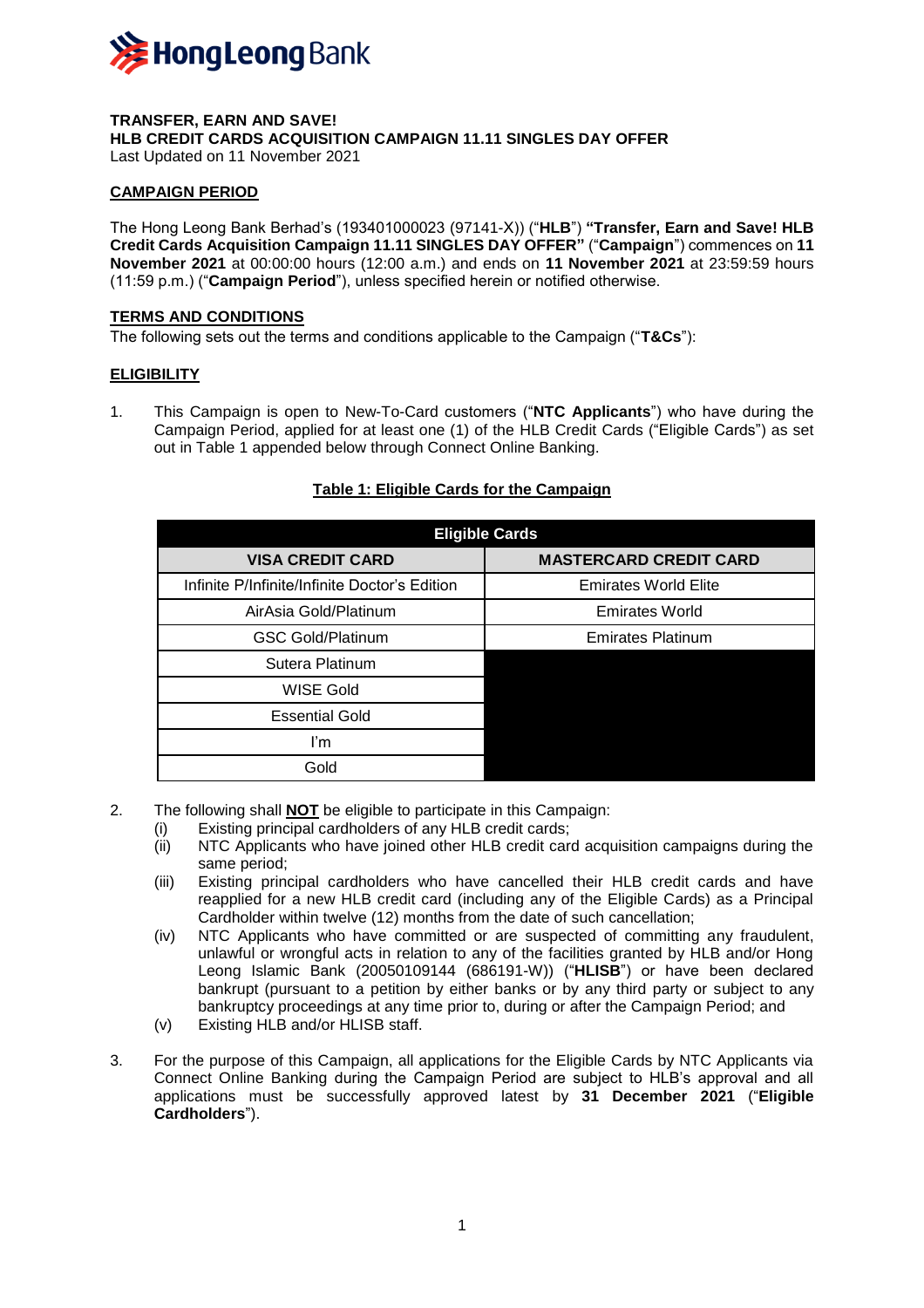

# **CAMPAIGN MECHANICS**

4. Subject to the fulfilment of Clause 3 above, the Eligible Cardholders will be entitled to enjoy the following offers:

### **(a) Annual Fee Waiver**

- (i) Eligible Cardholders, who have performed a minimum of one (1) Retail Spend (as defined under Clause 5 below) of any amount using Eligible Card approved and issued by HLB within sixty (60) days from the Eligible Card's approval date will be entitled to the 1st year Annual Fee Waiver.
- (ii) Emirates World Elite, Emirates World and Emirates Platinum Cardholders will be entitled for the Annual Fee Waiver without having to fulfil the above criteria under Clause 4(a)(i).

### **(b) Ringgit Malaysia Twenty-Five (RM25) Rebate ("Cashback 1")**

- (i) Eligible Cardholders who performed a minimum of one (1) Retail Spend (as defined under Clause 5 below) of any amount using the Eligible Cards within sixty (60) days from the Eligible Card's approval date will be entitled to Cashback 1.
- (ii) The total allocation of the Cashback 1 is capped at Ringgit Malaysia Five Thousand (RM5,000) on a first come, first served basis.
- (iii) In the event the Eligible Cardholders have fulfiled the conditions as stated above ("**Cashback 1 Winner**"), the Cashback 1 shall be credited to the Cashback 1 Winners' Eligible Card accounts in accordance with Table 2 below:

### **Table 2: Cashback 1 Fulfilment Schedule**

| Eligible Card Approval Month | Cashback 1 Fulfilment Month |
|------------------------------|-----------------------------|
| November 2021                | By 31 March 2022            |
| December 2021                | By 30 April 2022            |

- (iv) The Cashback 1 Winners will be notified by HLB by way of posting the list of Cashback 1 Winners (i.e the names and/or masked Eligible Card numbers and/or cashback entitlement) on HLB's Website prior to the dates specified in the respective Cashback 1 Fulfilment Month.
- (v) In the event of non-receipt of the Cashback 1, the Cashback 1 Winners shall notify HLB within one (1) month from the end of the Cashback 1 Fulfilment Month, failing which the Cashback 1 Winners are deemed to have received the Cashback 1.

#### **(c) Earn up to RM600 cashback with RM500 monthly spend for three (3) consecutive months ("Cashback 2")**

(i) Eligible Cardholders who have performed a monthly Retail Spend (as defined in Clause 5 below) of Ringgit Malaysia Five Hundred (RM500) using the approved Eligible Card for three (3) consecutive months within the **Cashback 2 Monthly Spend Period** as set out in Table 3 below will be entitled to a maximum of Ringgit Malaysia Two Six Hundred (RM600) **Cashback 2**.

# **Table 3: Cashback 2 Monthly Spend Period**

| Eligible Cards | 1st              | 2 <sub>nd</sub>  | 2 <sub>rd</sub> |
|----------------|------------------|------------------|-----------------|
| Approval Month | Month            | Month            | Month           |
| $11 - 30$      | Spend by         | Spend by         | Spend by        |
| November 2021  | 31 January 2022  | 28 February 2022 | 31 March 2022   |
| $1 - 31$       | Spend by         | Spend by         | Spend by        |
| December 2021  | 28 February 2022 | 31 March 2022    | 30 April 2022   |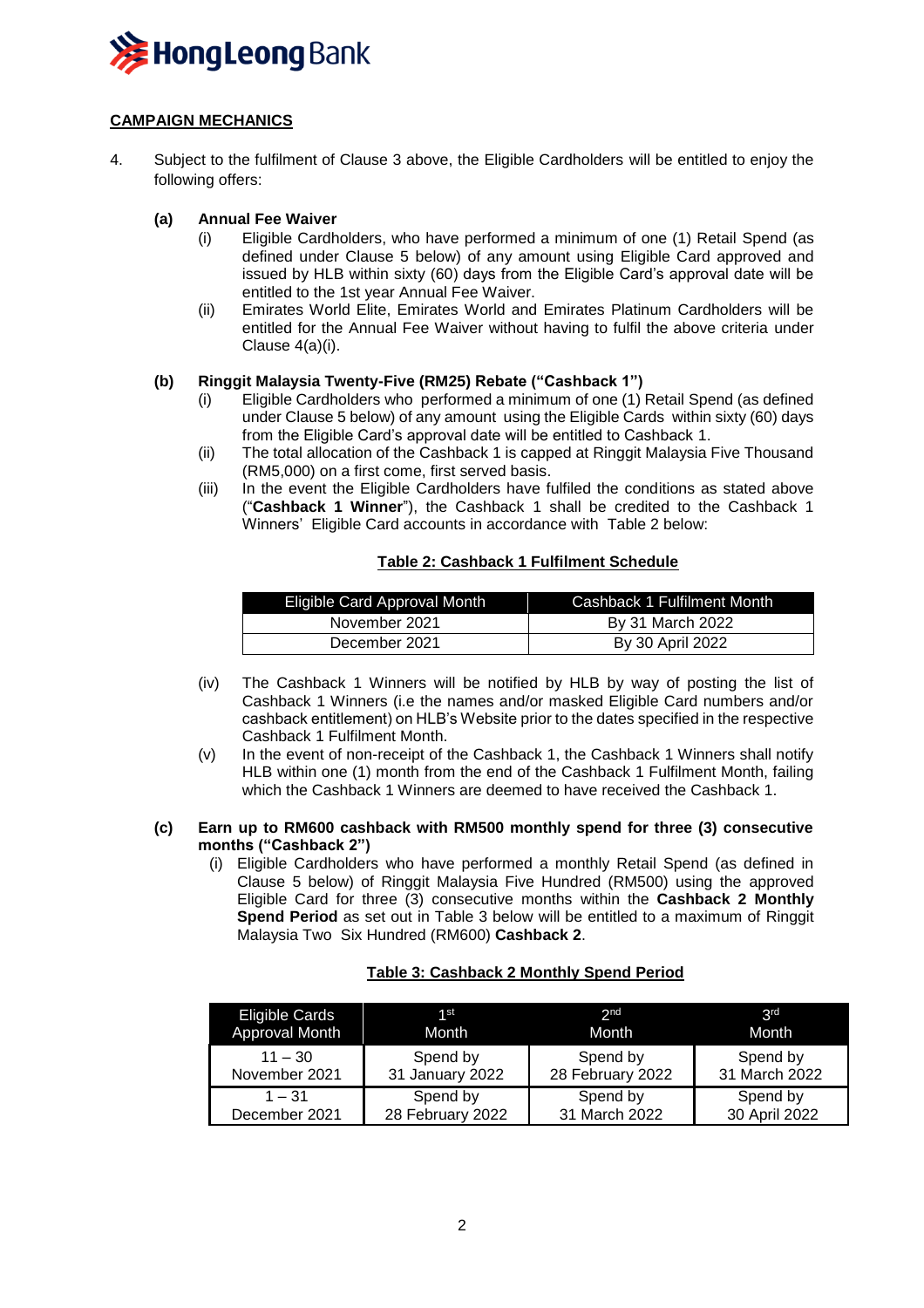

- (ii) For the avoidance of doubt, each Eligible Cardholder is entitled to a maximum of Ringgit Malaysia Two Hundred (RM200) Cashback 2 per month if they only perform the Retail Spend of RM500 on a particular month of the Cashback 2 Monthly Spend Period.
- (iii) The total allocation of the Cashback 2 is capped at Ringgit Malaysia Sixty Thousand (RM60,000) on a first come, first served basis or by 31 May 2022, whichever is earlier.
- (iv) Subject to the total allocation item 4(c)(iii) above, in the event the Eligible Cardholders fulfil the conditions as stated under Clause 4(c)(i) and/or Clause 4(c)(ii) above ("**Cashback 2 Winners**"), Cashback 2 shall be credited to the Cashback 2 Winners' Eligible Cardccounts according to Table 4 below:

### **Table 4: Cashback 2 Fulfilment Schedule**

| Eligible Card Approval Month | Cashback 2 Fulfilment Month   |
|------------------------------|-------------------------------|
| November 2021                | 31 March 2022 to 31 May 2022  |
| December 2021                | 30 April 2022 to 30 June 2022 |

- (v) The Cashback 2 Winners will be notified by HLB on a monthly basis by way of posting the list of the Cashback 2 Winners (i.e., the names and/or masked Eligible Card numbers and/or cashback entitlement) on HLB's Website by the end of the respective Cashback 2 Fulfilment Month as set out in Table 4.
- (vi) In the event of non-receipt of Cashback 2, the Cashback 2 Winners shall notify HLB within one (1) month after the end of the respective Cashback 2 Fulfilment Month, failing which the Cashback 2 Winners are deemed to have received the Cashback 2.

# **(d) Balance Transfer @ 0% p.a. ("BT")**

- (i) BT plan is available for the Eligible Cardholders who have submitted for the BT application within thirty (30) days from the Eligible Card's approval date;
- (ii) The available BT plan is subject to the "**BT Repayment Period**", "**Minimum BT Amount**" and "**BT Interest Rate**" are defined in Table 5 below.

#### **Table 5**

| <b>BT Repayment Period</b> | <b>Minimum BT</b><br>Amount | <b>BT Interest Rate</b> |
|----------------------------|-----------------------------|-------------------------|
| 12 months                  | RM1.000                     | $0.00\%$ p.a.           |

- (iii) Eligible Cardholders who have applied for BT but do not perform Ringgit Malaysia Five Hundred (RM500) monthly Retail Spend (as defined under Clause 5) on the approved Eligible Card for three (3) consecutive months as set out in Table 3 will be charged a One-time fee of 2.5% on the BT Amount approved, by 31 August 2022.
- (iv) The BT allows Eligible Cardholders to transfer their credit card balances from other banks to their Eligible Card account; or to credit the BT Approved Amount (defined in Clause 4(d)(v) below ) to their personal current or savings account ("**CASA**") maintained with either HLB or with other banks in Malaysia via InterBank GIRO ("**IBG**").
- (v) Eligible Cardholders can apply for the Minimum BT Amount as set out in Table 5 above and up to the maximum amount of Ringgit Malaysia Thirty Thousand (RM30,000) or 50% of the Eligible Card's available credit limit, whichever is lower. This is subject to HLB's approval. The amount approved by HLB pursuant to the BT programme shall be called "**BT Approved Amount**".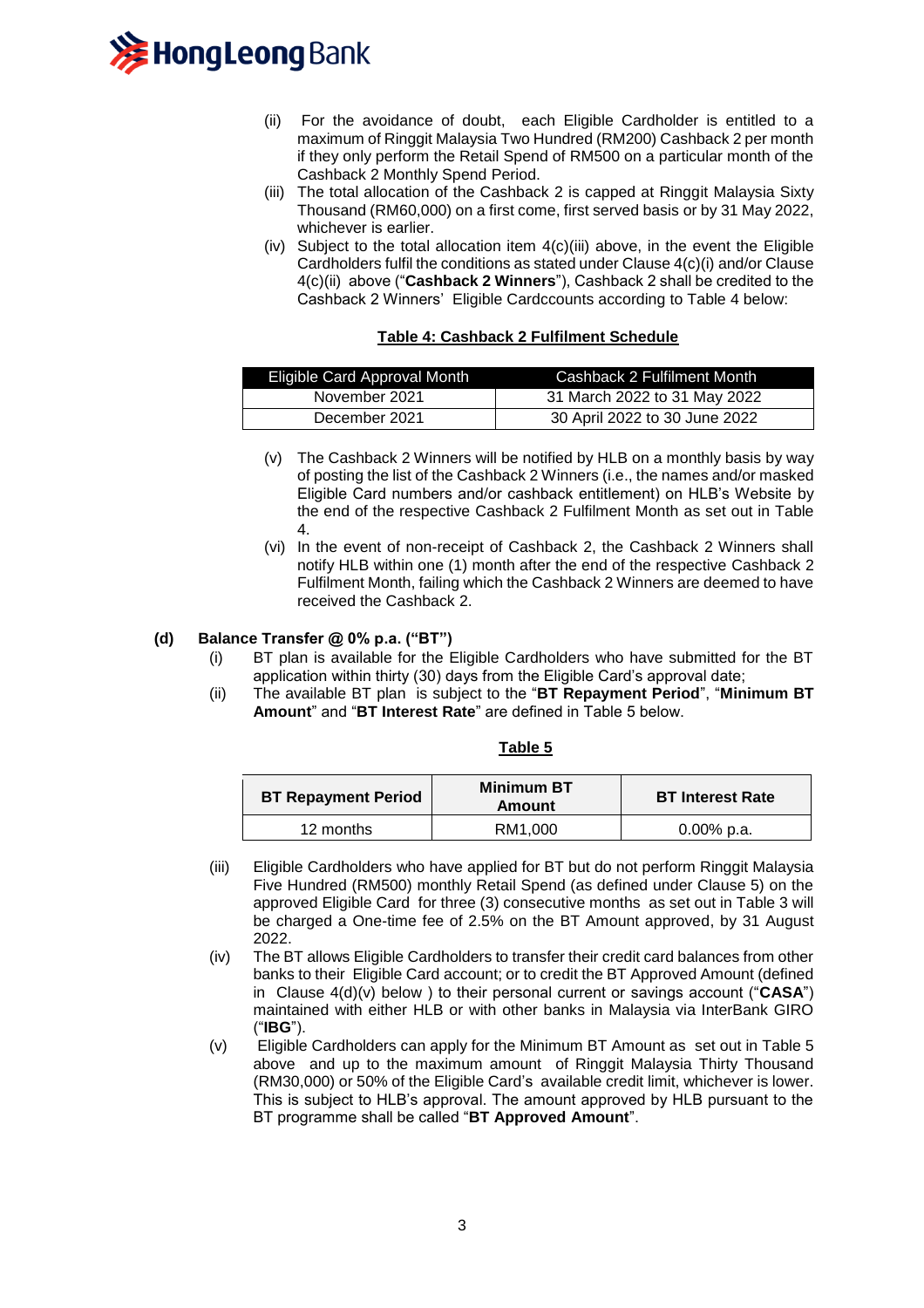

- (vi) If HLB approves an Eligible Cardholder's application for BT, upon approval the BT Approved Amount shall be transferred to the Eligible Cardholder's BT account ("**BT Account**").
- (vii) The Eligible Cardholders shall not be entitled to any rewards points or cash rebates for the BT programme.
- (viii) The applications for BT can only be submitted via HLB Branches, Telemarketing, Direct Sales and HL Contact Centres. The Eligible Cardholders will be notified either via letter, email and/or Short Message System ("**SMS**") based on the correspondence/email addresses and contact numbers captured in HLB's system once their BT applications have been approved.
- (ix) Upon approval, the corresponding amount of the Eligible Cardholders' existing available credit limit will be reduced to the extent of the BT Approved Amount. The available credit limit will be progressively restored when the Eligible Cardholders repay the BT Approved Amount. HLB shall not be liable for any credit card transactions rejected by merchants due to insufficient credit limit arising therefrom.
- (x) The Eligible Cardholders shall pay the Minimum Payment as stated in the Eligible Card monthly statement by the payment due date. "**Minimum Payment**" is defined as:
	- (a) 5% of the Outstanding Balances in the BT Account and the Eligible Card account billed to the respective Eligible Card monthly statement; or
	- (b) Ringgit Malaysia Fifty (RM50),

whichever is higher.

For the avoidance of doubt, "**Outstanding Balances**" means the outstanding balances due including fees, accrued interest, finance charges and other charges.

- (xi) If the Eligible Cardholders default in paying the Minimum Payment, an additional late payment fee of 1% will be charged on the Outstanding Balances as reflected on the Eligible Card account and BT Account, subject to a minimum of Ringgit Malaysia Ten (RM10), or a maximum of Ringgit Malaysia One Hundred (RM100), whichever is higher.
- (xii) Upon occurrence of any of the following events:
	- (a) the Eligible Cardholders breach any of the T&Cs as well as the prevailing terms and conditions of the HLB's Cardholder Agreement;
	- (b) the Eligible Cardholders' Eligible Card account and/or BT Account are in default for ninety (90) days and above; and/or
	- (c) the Eligible Cardholders' Eligible Card account and/or BT Account are cancelled or terminated,

the Outstanding Balances of the BT Approved Amount shall immediately become due and payable and the Eligible Cardholders shall forthwith settle the Outstanding Balances. Otherwise, the approved BT Interest Rate (as stated in Table 5 above) will be retracted and an interest of 18% p.a. will be charged on the Outstanding Balances in the BT Account on daily basis until the date of full repayment. Except if the BT was applied under Hong Leong Platinum Business Card, the Outstanding Balances will be treated as if the amount was charged from a retail transaction where the prevailing finance charges based on Tiered Pricing Structure shall be levied.

- (xiii) Pending the approval of the BT applications, the Eligible Cardholders shall continue to be liable to make payment to their other credit card or charge card accounts with the respective issuing financial institutions and/or companies in accordance with the terms governing the same. HLB shall not be liable for interest on any overdue payment and/or any finance charges incurred as a result of the Eligible Cardholders' and/or HLB's failure or delay in making payment to the other credit card or charge card accounts with the respective issuing financial institutions and/or companies
- (xiv) If the Eligible Cardholders intend to fully settle the Outstanding Balances in the BT Account prior to the expiry of the BT Repayment Period , an early settlement fees of Ringgit Malaysia Seventy (RM70) will be charged to the Eligible Cardholders' BT Account as part of the Outstanding Balanaces payable by the Eligible Cardholders.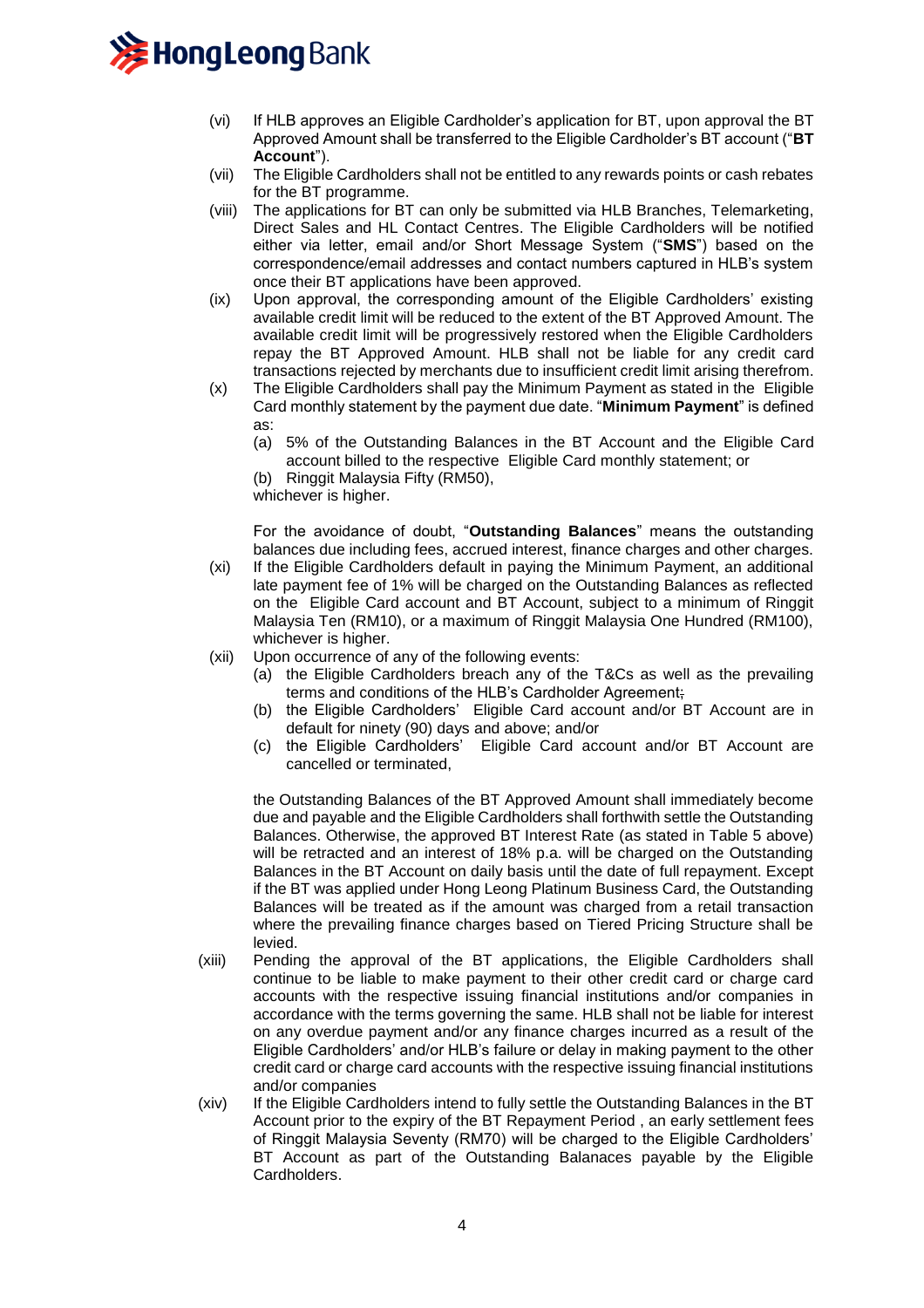

- (xv) Each Eligible Cardholder is qualified to apply ONLY one (1) BT plan under the Balance Transfer @0% p.a. offer. In the event more than one (1) BT applications are submitted and approved, HLB may at its discretion retain the first or earliest approved BT plan and cancel the remaining ones.
- 5. **Retail Spend** refers to any retail and online purchases, including standing instructions and 0% Interest Easy Payment Plan ("**EPP**") transacted locally and/or overseas (including spend transacted in Ringgit Malaysia ("**RM**") and/or other currencies), which have been successfully charged to the Eligible Cards. Retail purchases made in currencies other than RM will be converted to and computed in RM based on the conversion rate determined by HLB at the time of transaction.
- 6. Retail Spend **excludes** the following:
	- (i) cash withdrawal in any method (i.e., Automated Teller Machine, over-the-counter, quasi cash, cash advance, etc.);
	- (ii) portfolio products such as Balance Transfer, Quick Cash One-Time Fee, Quick Cash Monthly Interest and Flexi Payment Plan;
	- (iii) refunded, disputed, unsuccessful, reversed, unauthorized, fraudulent or unlawful transactions; and/or
	- (iv) any form of services or miscellaneous fees, including finance charges and fees such as credit card annual fee, late payment charges and government service tax, imposed by HLB.

# **GENERAL**

- 7. By participating in this Campaign, the Eligible Cardholders:
	- (i) agree they have read, understood and agreed to be bound by the T&Cs herein, the General Terms and Conditions of the Cardholder Agreement available on HLB's Website;
	- (ii) agree that all records of transactions date within or outside Malaysia captured by HLB's system within this Campaign are final and conclusive;
	- (iii) agree that HLB's decision on all matters relating to this Campaign shall be final, conclusive and binding on all the Eligible Cardholders;
	- (iv) agree that the Annual Fee Waiver and/or the Cashback 1 and/or Cashback 2 are nontransferable to any third party and non-exchangeable for up-front credit, cheque or in kind;
	- (v) agree to access HLB's Website at regular intervals to view the T&Cs of this Campaign, to ensure they keep up-to-date with any changes or variations to the T&Cs and to follow up with HLB if they have been enlisted for the entitlement of the Annual Fee Waiver and/or the Cashback 1 and/or Cashback 2 and/or the BT offer;
	- (vi) consent for HLB to disclose or publish their names, ID numbers (in masked form), Eligible Cards numbers (in masked form), entitlement to the Cashback 1 and/or Cashback 2 on HLB's Website;
	- (vii) authorize HLB to disclose their personal data i.e., contact numbers to HLB's third party service provider, M3 Technologies (Asia) Berhad (199901007872 (482772-D)) and/or Infobip Asia Pacific Sdn. Bhd (201001014145 (898379-U)) as HLB deems fit for the purpose of this Campaign; and
	- (viii) agree to ensure that all the approved Eligible Cards are valid, active, in good standing and not be in breach of any of the T&Cs of this Campaign, and/or HLB's General Terms and Conditions of the Cardholder Agreement throughout the Campaign Period and at the point of the Annual Fee Waiver and/or the Cashback 1 and/or Cashback 2 are rewarded.
- 8. HLB reserves the right to:
	- (i) forfeit and/or claw back the Annual Fee Waiver and/or the Cashback 1 and/or the Cashback 2 in the circumstance where there is a reversal of the Retail Spend or termination of the Eligible Cards during the Campaign Period and/or at the point of awarding the Annual Fee Waiver and/or Cashback 1 and/or Cashback 2 or non-compliance to the T&Cs herein;
	- (ii) charge a one time fee of 2.5% on the BT approved amount in the circumstance where there is a reversal of the Retail Spend or termination of the Eligible Cards during the Campaign Period or non-compliance to the T&Cs herein;
	- (iii) replace and substitute the Annual Fee Waiver and/or the Cashback 1 and/or Cashback 2 herein with an alternative gift of similar value by way of posting on HLB's Website or in any